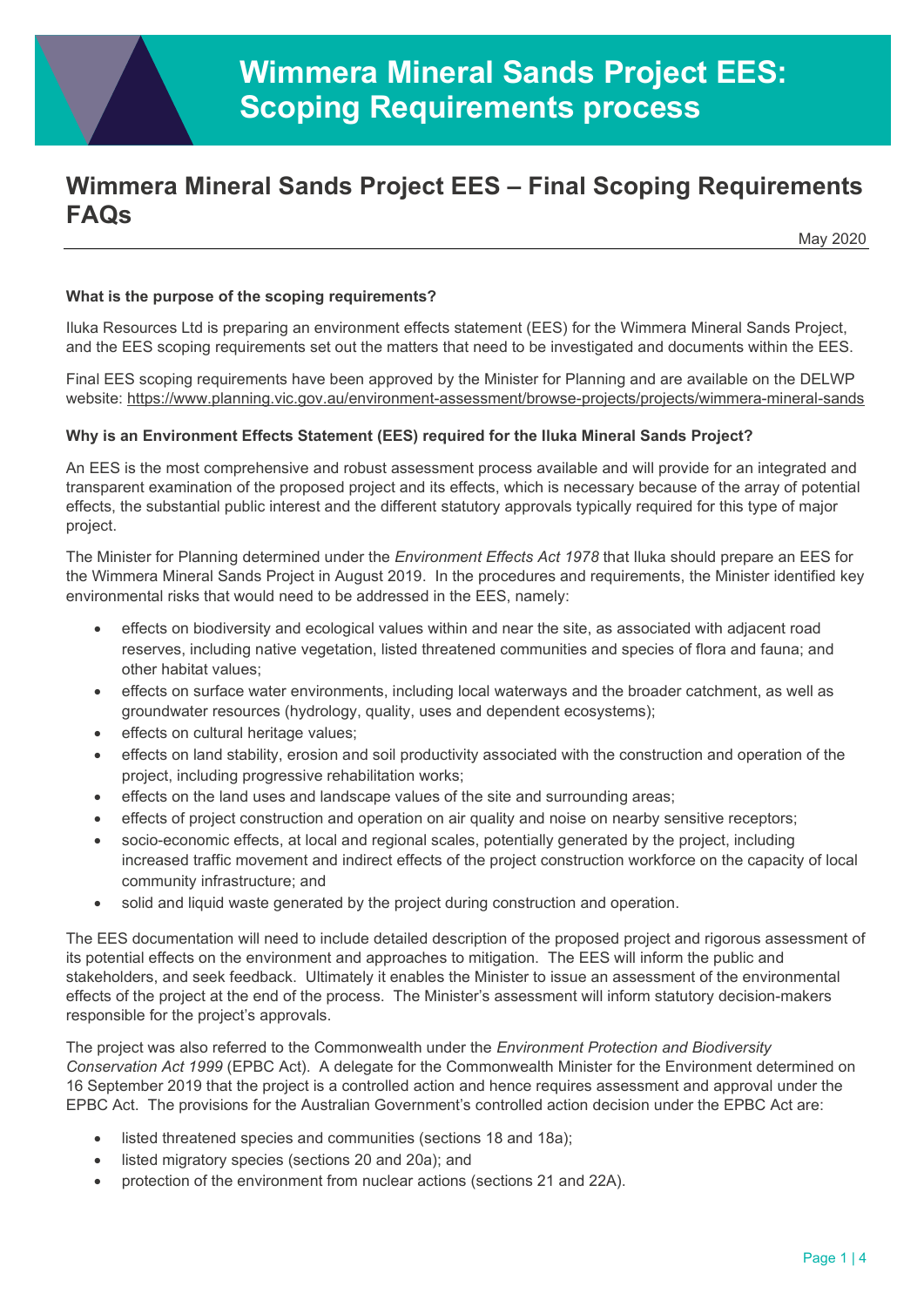#### **What studies are Iluka doing to further identify any associated risks with the project?**

In preparing the EES, Iluka are undertaking a range of technical investigations to assess the potential impacts of the project. These investigations include biodiversity, groundwater and surface water, noise, vibration, heritage, radiation, socioeconomic conditions, land use, traffic and transport, air quality and soils.

These studies will inform strategies to avoid, minimise or mitigate potential impacts which will form an important part of the EES documentation.

#### **What are the final Scoping Requirements?**

The set of matters to be investigated and documented in each EES are tailored to the project and its environmental risks. The draft scoping requirements for a project are prepared by the department on behalf of the Minister and then exhibited for 15 business days for comment by interested parties. The draft scoping requirements for the EES were informed by the proponent's referral and draft EES study program, as well as advice from agencies represented on the Technical Reference Group (TRG) and advice from the Commonwealth Department of Agriculture, Water and the Environment.

The scoping requirements for the Iluka EES represent a broad scope of issues that must be addressed by Iluka in the EES. Assessment of effects as required by the scoping requirements must include discussion of all potential direct, indirect, on-site and off-site effects as result of the proposed project. Consistent with the Minister's decision for requiring an EES, the final scoping requirements cover a range of matters that need investigation, including impacts on biodiversity values, water (catchment and hydrology) values, amenity values such as air quality, noise and social amenity in general, social and land use values including agriculture, as well as landscape and visual values and cultural heritage.

The broad nature of the final scoping requirements will ensure that the specific concerns raised through submissions are addressed in the EES. However, some minor refinements and editorial changes have been made to the scoping requirements to strengthen the clarity of issues and better reflect the local context, these changes included:

- Natimuk Lake was added as a specific water body to consider when characterising existing groundwater and surface water environments.
- The potential for impacts on the hydrology and/or water quality of Natimuk Lake (as well as other nearby water bodies) were included as matters to be investigated.
- Lighting was added as an aspect to be considered in characterising the existing conditions and for identifying potentially sensitive receptors that may be affected by the project.
- Potential effects on accessibility for farmland and community infrastructure, as well as local residences, was added as aspects to be assessed in the EES.

#### **Was there public consultation for the draft scoping requirements?**

An integral part of the EES process is the proponent engaging the public and stakeholders to identify and respond to their issues in conjunction with their EES studies.

Iluka has already commenced consultation with stakeholders and the community on the EES. Iluka is also preparing a consultation plan for the EES, outlining the opportunities and approaches for its community engagement during the preparation of the EES. The plan will be refined following advice from DELWP and the Technical Reference Group and when completed will be published on the DELWP website.

Under its EES consultation plan the proponent needs to inform the public and stakeholders about the EES process and its associated investigations, ensuring it provides opportunities for input and engagement on these investigations.

Draft scoping requirements for the EES were exhibited for a period of 15 business days and closed 31 March 2020. Notice of the draft scoping requirements' exhibition was publicised on the DELWP website and via advertisements in major newspapers.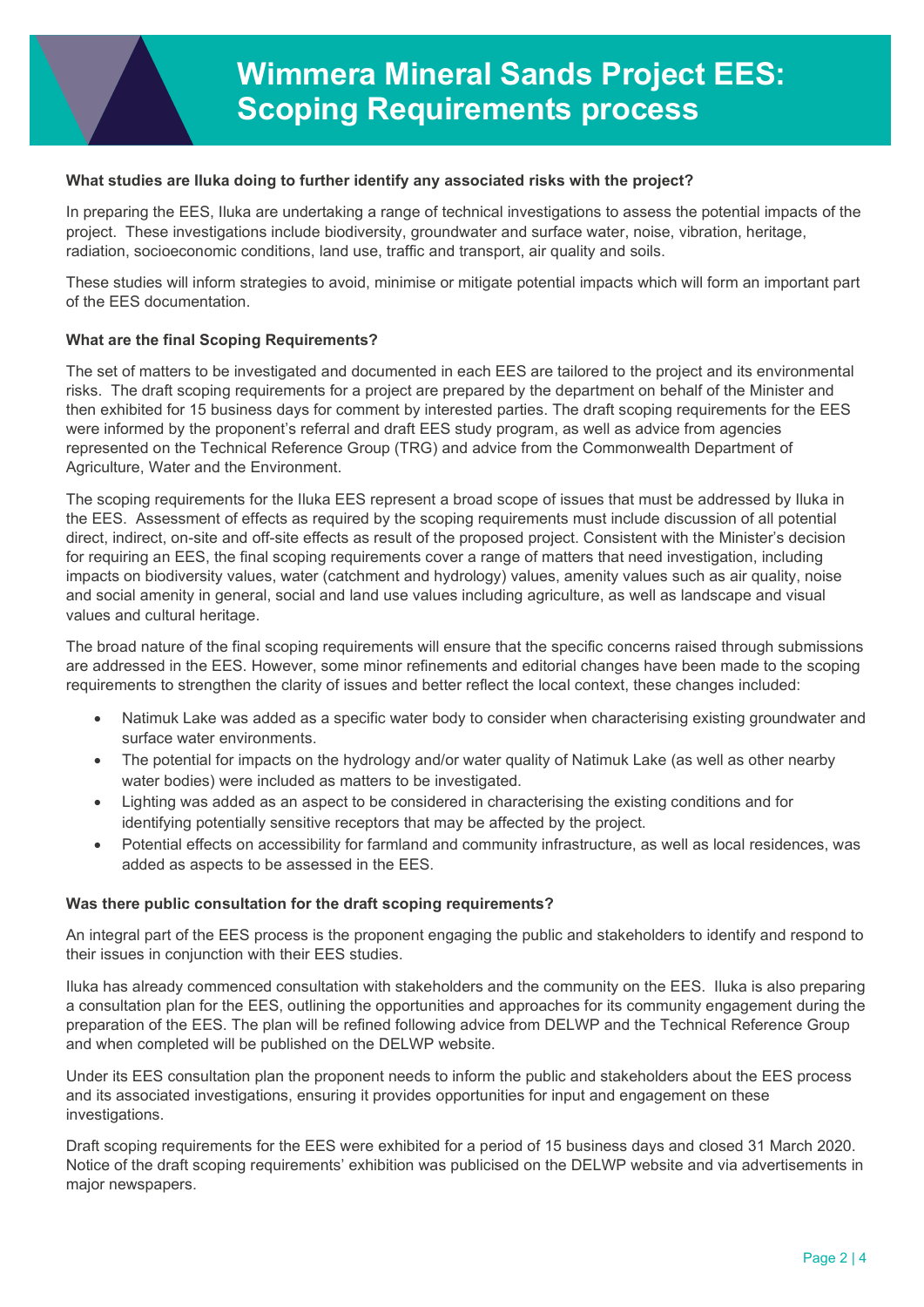

# **Wimmera Mineral Sands Project EES: Scoping Requirements process**

Two submissions were received on the draft scoping requirements. Submissions were received from members of the local community and environmental groups.

Most of the issues raised in submissions received were environmental effects that the Minister identified in the decision to require an EES and were already included in the draft scoping requirements and therefore the final scoping requirements. Submitters provided a valuable local perspective on the local community values and sensitivities of particular concern.

All submissions have been provided to the proponent and the technical reference group to inform the ongoing development of the EES.

The key environmental issues raised in the submissions relevant to the EES scope related to:

- Impacts on accessibility due to closure or diversion of local roads by the project;
- Impacts on noise and lighting from the mine and project-related traffic;
- Concerns regarding the safety and suitability of the Horsham-Noradjuha Rd for mine traffic;
- Impacts on property values and local amenity for residents;
- Potential for the project to result in contamination of the downstream Natimuk Lake, as well flooding the township of Natimuk; and
- Restriction of drainage from the mine site potentially resulting in reduced flows to Natimuk Lake.

#### **What happens now the Minister has issued the final scoping requirements?**

The proponent will proceed with the necessary information-gathering and investigations to inform the EES. This is expected to take at least several months. It will conduct its studies and prepare the EES in close consultation with DELWP and a technical reference group consisting of lead statutory agencies and the relevant local council.

The proponent will also need to implement its EES consultation plan to engage the public and stakeholders about the EES process and its associated investigations, ensuring it provides opportunities for input and feedback on these investigations. The consultation plan is reviewed and amended in consultation with DELWP and the TRG prior to being published on the DELWP website.

When the EES is ready, it will be reviewed by DELWP, and the Minister for Planning will decide whether to authorise the EES to be exhibited. If authorised, the EES will be advertised for public comment for a period of 30 business days. There will be further opportunities for public comment on the project's environmental effects when the EES is exhibited.

The EES and the submissions received, together with the draft planning scheme amendment, will be referred to an inquiry to be appointed under the *Environment Effects Act 1978*.

An inquiry will consider all the information before it, having undertaken a formal hearing process and will report to the Minister, who will then make an assessment and provide it to decision-makers (including Earth Resources Regulation and the Commonwealth with regard to the required approval under the *Environment Protection and Biodiversity Conservation Act 1999*).

After the Minister has made an assessment, the report of the inquiry and the Minister's assessment will be published on the DELWP website.

#### **When does Iluka expect to have an environmental effects statement released?**

The EES is expected to be released in 2021 (timing to be confirmed), when it goes on public exhibition for public comment. During this period Iluka will undertake planned engagement activities.